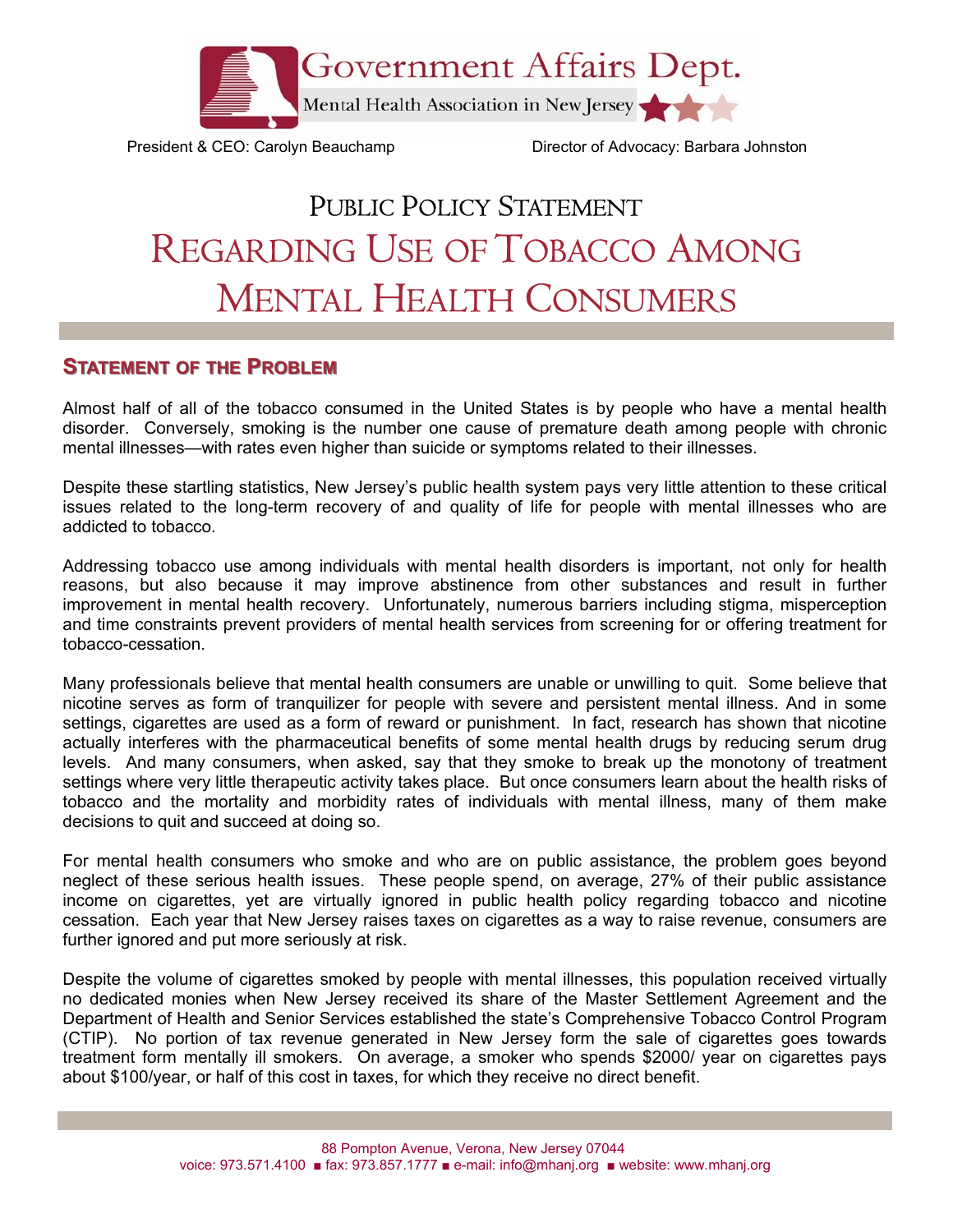## **BACKGROUND**

In 1964, the first Surgeon General's Report on Smoking and Health was released and motivated a "wide variety of private and public sector activities intended to reduce the disease burden of tobacco use." IN the years following the report, many tobacco control polices were instituted to reduce tobacco use in the general public, including information and education, economic incentives, and direct restraints on tobacco use, such as "smoke-free" areas of public buildings.

Broader behavioral health system changes began in 1992, when the Joint Commission on the Accreditation of Health Organizations (JCAHO) developed a standard that restricted smoking in hospitals, which as been implemented to varying degrees in psychiatric units. Only very recently, in 2002, has the Substance Abuse and Mental Health Services Administration (SAMHSA) included tobacco in its definition of co-occurring disorders and included tobacco treatment and prevention programs in its registry of effective programs.

IN addition, the Robert Wood Johnson Foundation initiative "Addressing Tobacco Dependence among Individuals with Mental Illness or an Addiction" has helped create a national strategic plan on this topic with the participation of researchers and experts from the National Institutes of Health, other federal an state agencies, including the Mental Health Association in New Jersey, and the community. Specific grant requests from the National Cancer Institute, the National Institute on Drug Abuse, the National Institute of Mental Health, and the National Institute on Alcohol Abuse and Alcoholism have targeted projects targeted to tobacco dependence with behavioral health.

The Center for Substance Abuse Prevention has targeted high-risk adolescents with mental health or substance abuse disorders. The American Psychiatric Association has integrated tobacco dependence into its Substance Abuse Disorders Practice guidelines. Some managed care organizations have worked to add nicotine dependence treatment as a covered pharmacy and treatment benefit. In some states, Medicaid has authorized the use of over-the-counter nicotine replacement for covered individuals.

In New Jersey, our Comprehensive Tobacco Control Program include the UMDNJ Tobacco Dependence Program, which as been funded through the state's Department of Health and Senior Services. This project has included a small Mental Health Consultative Service, which as developed a model of 12 Steps for Addressing Tobacco within Mental Health Treatment Programs and has begun to provide education on this issue statewide. But the program receives no funding from the Department of Human Services and contracted agencies are not required to screen for or treat nicotine addictions, nor are they required to offer smoke-free settings.

To date, the only state psychiatric hospital that has become a smoke-free facility is the Ann Klein forensic hospital, which did so in January 2002. Other state mental health hospitals are considering becoming smokefree. However, due to budget constraints, it is unclear whether they will be able to access the services of the UMDNJ Tobacco Dependence Program, which remained in the Department of Health and Senior Services when the Division of Addiction Services moved into the Department of Human Services in April 2004.

## **POSITION OSITION**

MHANJ believes that treatment for mental illness must include a holistic, wellness-centered approach to all health – mental and otherwise – that leads consumers back to full and productive lives of the longest duration possible. While it's true that tobacco addictions are deep-seated in many of the people we advocate for, and some would suspect that consumers **couldn't** quit, we believe that consumers deserve the full choice to attempt such wellness-oriented treatments and he necessary supports to succeed. Our education and advocacy program have shown consistently that, when presented with accurate, clear information, consumers often are capable of far more than others have thought possible.

Therefore, the MHANJ supports the following initiatives and recommends that they be instituted across the state in all regions: